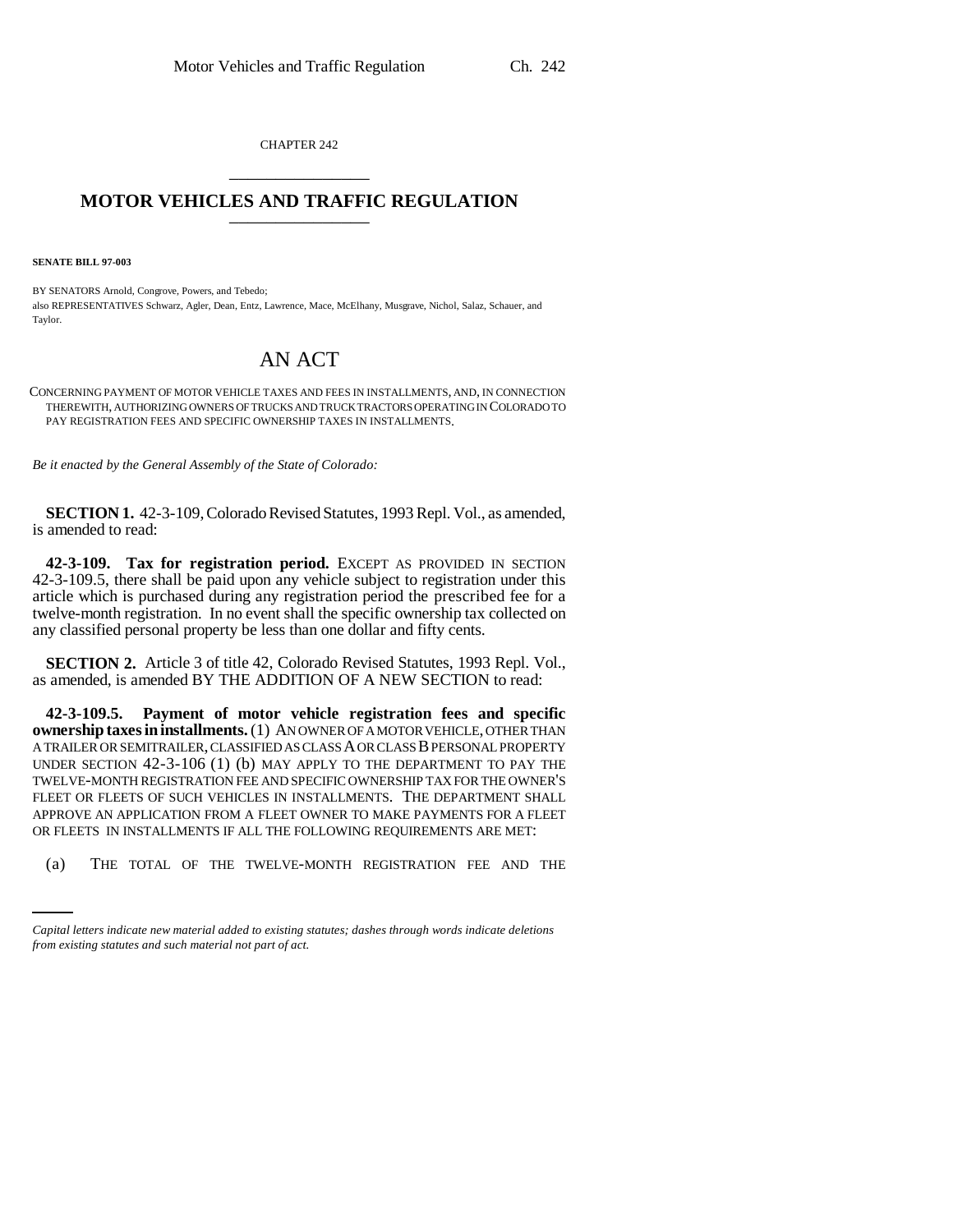Ch. 242 Motor Vehicles and Traffic Regulation

TWELVE-MONTH SPECIFIC OWNERSHIP TAX FOR THE FLEET OR FLEETS EQUALS ONE THOUSAND DOLLARS OR MORE;

(b) THE APPLICANT PAYS ONE-THIRD OF THE TOTAL AMOUNT DUE FOR REGISTRATION AND SPECIFIC OWNERSHIP TAX WITH THE APPLICATION;

(c) THE FLEET OWNER DOES NOT OWE ANY PAST DUE MOTOR VEHICLE REGISTRATION FEES OR SPECIFIC OWNERSHIP TAXES OR ANY OUTSTANDING PENALTIES IMPOSED FOR NONPAYMENT OF SUCH FEES OR TAXES;

(d) THE OWNER IS NOT DENIED THE PRIVILEGE OF PAYING IN INSTALLMENTS PURSUANT TO PARAGRAPH (b) OF SUBSECTION (3) OF THIS SECTION; AND

(e) THE FLEET OWNER HAS OBTAINED A PERFORMANCE BOND ISSUED BY A SURETY COMPANY AUTHORIZED TO DO BUSINESS IN COLORADO, A BANK LETTER OF CREDIT, OR A CERTIFICATE OF DEPOSIT IN AN AMOUNT EQUAL TO NO LESS THAN THE REMAINING AMOUNT OF THE ANNUAL REGISTRATION FEE AND SPECIFIC OWNERSHIP TAX THAT WILL BE PAID IN INSTALLMENTS. THE PERFORMANCE BOND, LETTER OF CREDIT, OR CERTIFICATE OF DEPOSIT SHALL BE PAYABLE TO THE DEPARTMENT IF THE OWNER FAILS TO PAY THE REQUIRED INSTALLMENTS.

(2) IF AN APPLICANT'S APPLICATION TO PAY IN INSTALLMENTS IS APPROVED PURSUANT TO SUBSECTION (1) OF THIS SECTION, THE APPLICANT SHALL PAY THE REMAINDER OF THE REGISTRATION FEE AND SPECIFIC OWNERSHIP TAX IN TWO EQUAL INSTALLMENTS AS FOLLOWS:

(a) THE FIRST INSTALLMENT ON OR BEFORE THE FIRST DAY OF THE FIFTH MONTH OF THE REGISTRATION PERIOD; AND

(b) THE SECOND INSTALLMENT ON OR BEFORE THE FIRST DAY OF THE NINTH MONTH OF THE REGISTRATION PERIOD.

(3) (a) IF A FLEET OWNER FAILS TO PAY ANY INSTALLMENT UNDER THE PROVISIONS OF THIS SECTION ON OR BEFORE THE DATE THE INSTALLMENT WAS DUE, THE REMAINING AMOUNT OF THE REGISTRATION FEE AND SPECIFIC OWNERSHIP TAX THAT IS STILL UNPAID FOR THE FLEET OR FLEETS FOR THE REGISTRATION PERIOD IS DUE IN FULL IMMEDIATELY. SUCH OWNER MAY NOT OPERATE THE VEHICLES IN SUCH FLEET OR FLEETS ON THE HIGHWAYS OF THE STATE UNTIL THE OWNER HAS PAID SUCH AMOUNT.

(b) IF A FLEET OWNER FAILS TO PAY ANY INSTALLMENT FOR ANY MOTOR VEHICLE UNDER THE REQUIREMENTS OF THIS SECTION WITHIN THIRTY DAYS AFTER THE INSTALLMENT WAS DUE, THE DEPARTMENT MAY DENY SUCH OWNER THE PRIVILEGE OF PAYING REGISTRATION FEES AND SPECIFIC OWNERSHIP TAXES IN INSTALLMENTS UNDER THIS SECTION.

(4) THE PROVISIONS OF THIS SECTION DO NOT MODIFY THE AMOUNT OF THE REGISTRATION FEE OR SPECIFIC OWNERSHIP TAX OWED BY AN OWNER FOR A MOTOR VEHICLE DURING A REGISTRATION PERIOD.